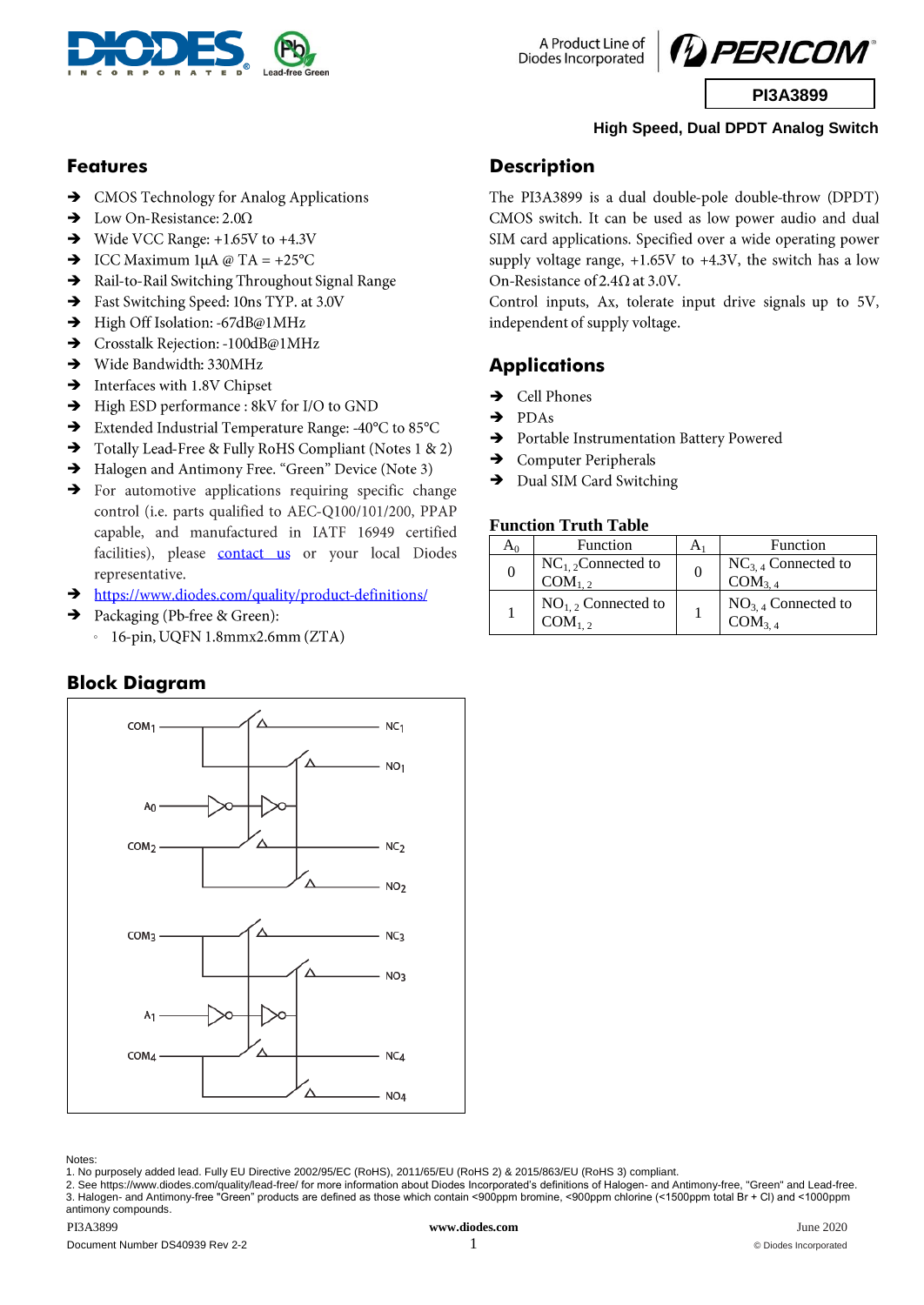



# **Pin Configuration**

UQFN16 1.8mmx2.6mm Package (Top View)



### **Pin Description**

| $\text{Pin}\#$ | <b>Name</b> | <b>Description</b>           |
|----------------|-------------|------------------------------|
| 4, 8, 12, 16   | $COM_{X}$   | Common Output / Data Port    |
| 1, 5, 9, 13    | $NC_{X}$    | Data Port (normally connect) |
| 3, 7, 11, 15   | $NO_{X}$    | Data Port (normally open)    |
| 2, 10          | $A_0, A_1$  | Logic Input Control          |
| 6              | <b>GND</b>  | Ground                       |
| 14             | VCC         | Positive Power Supply        |

**Notes:**  $X = 1, 2, 3,$  or 4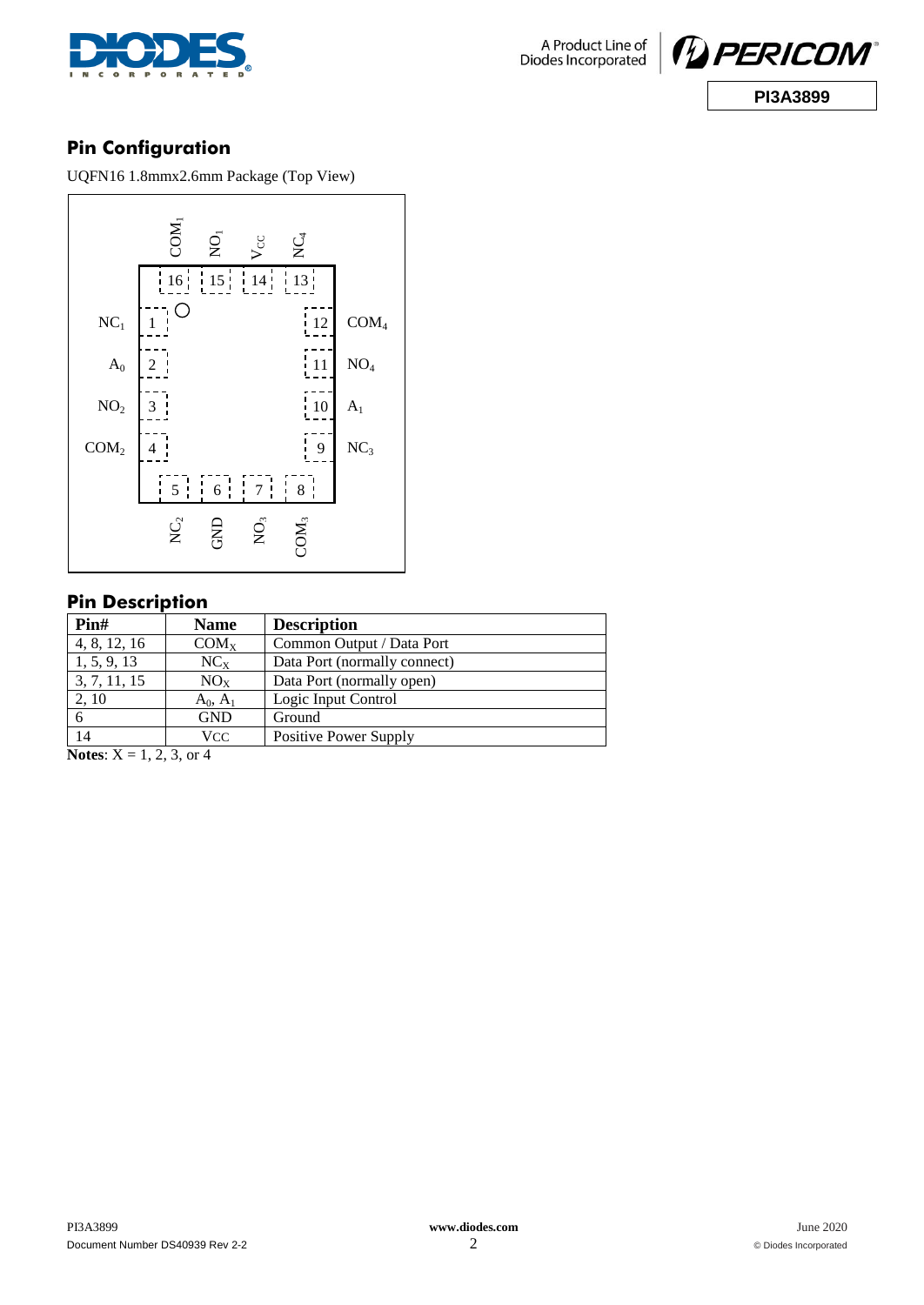



## **Maximum Ratings**

|                                                             | 8kV for I/O to GND |  |  |
|-------------------------------------------------------------|--------------------|--|--|
|                                                             |                    |  |  |
|                                                             |                    |  |  |
|                                                             |                    |  |  |
|                                                             |                    |  |  |
| Peak Current NO/NC/COM (Pulse at 1ms 10% duty cycle) ±500mA |                    |  |  |
|                                                             |                    |  |  |

**Note:**

Stresses greater than those listed under MAXIMUM RATINGS may cause permanent damage to the device. This is a stress rating only and functional operation of the device at these or any other conditions above those indicated in the operational sections of this specification is not implied. Exposure to absolute maximum rating conditions for extended periods may affect reliability.

### **Recommended Operating Conditions**

| <b>Symbol</b>    | <b>Parameter</b>             | <b>Conditions</b>                             | Min.   | Typ.                     | Max.     | Unit        |
|------------------|------------------------------|-----------------------------------------------|--------|--------------------------|----------|-------------|
| $V_{CC}$         | <b>Supply Voltage</b>        |                                               | 1.65   | $\overline{\phantom{a}}$ | 4.3      |             |
| $V_{\text{INX}}$ | <b>Control Input Voltage</b> |                                               |        | $\overline{\phantom{a}}$ | 4.3      |             |
| $V_{INPUT}$      | <b>Switch Input Voltage</b>  |                                               | $-0.3$ | $\overline{\phantom{a}}$ | $V_{CC}$ |             |
| $T_A$            | <b>Operating Temperature</b> |                                               | $-40$  | 25                       | 85       | $^{\circ}C$ |
| $t_r, t_f$       | Input Rise and Fall Time     | Control Input pins<br>$V_{CC} = 2.3V$ to 3.6V |        | $\overline{\phantom{a}}$ | 10       | ns/V        |

**Note**: Control input must be held HIGH or LOW; it must not float.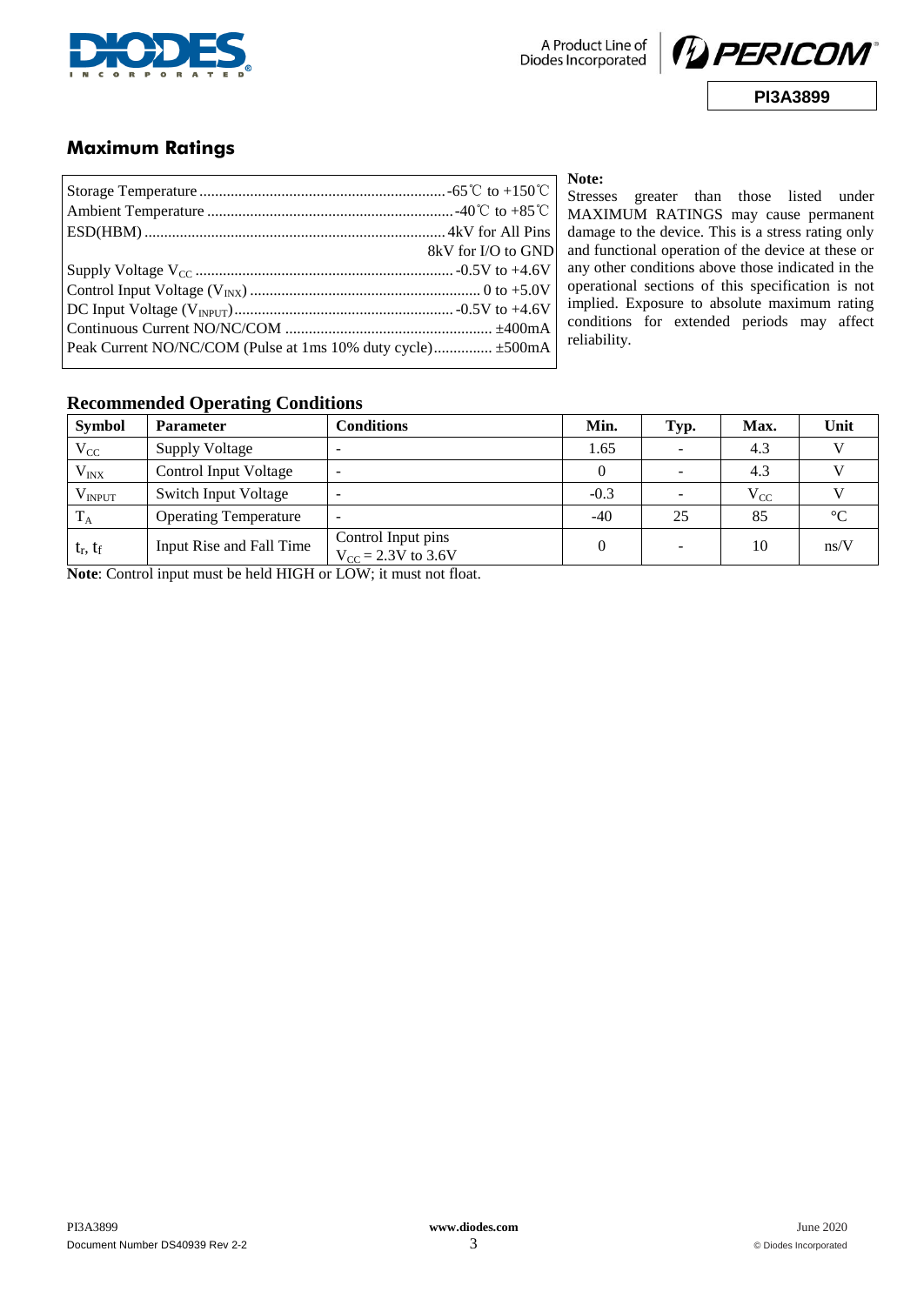



#### **DC Electrical Characteristics**

(V<sub>CC</sub> = 1.65 to 4.3V, GND=0V, V<sub>IH</sub>=+1.6V, V<sub>IL</sub>=+0.4V, T<sub>A</sub> = -40°C to 85°C, unless otherwise noted. Typical values are at 3V and  $+25^{\circ}$ C.)

| Parameter                                         | <b>Test Conditions</b><br><b>Symbol</b>           |                                                                                         | Min.             | Typ.                         | Max.                         | <b>Units</b>                 |                          |          |  |
|---------------------------------------------------|---------------------------------------------------|-----------------------------------------------------------------------------------------|------------------|------------------------------|------------------------------|------------------------------|--------------------------|----------|--|
| Analog Signal Range                               | $V_{NO}$ , $V_{NC}$ ,<br>$V_{COM}$                |                                                                                         |                  | $\Omega$                     |                              | $V_{CC}$                     | V                        |          |  |
|                                                   |                                                   |                                                                                         | $V_{CC} = 2.7V,$ |                              | $\blacksquare$               | 2.2                          | 3.6                      | $\Omega$ |  |
| On-Resistance                                     | $R_{\rm ON}$                                      | $I_{COM} = 100mA$ , $V_{NO}$ or                                                         | $V_{CC} = 3.0V,$ |                              | $\qquad \qquad \blacksquare$ | 2.0                          | 3                        |          |  |
|                                                   |                                                   | $V_{NC}$ =1V, Test Circuit 1                                                            | $V_{CC} = 4.3V$  |                              | $\blacksquare$               | 1.6                          | 2.4                      |          |  |
| <b>On-Resistance Match</b>                        |                                                   | $I_{COM} = 100mA$ , $V_{NO}$ or                                                         | $V_{CC}$ = 3.0V  |                              | ÷,                           | 0.2                          | $\overline{\phantom{a}}$ |          |  |
| <b>Between Channels</b>                           | $\Delta R_{ON}$                                   | $V_{NC}$ = 1V, Test Circuit 1                                                           | $V_{CC} = 4.3V$  |                              | ä,                           | 0.2                          | $\overline{a}$           | Ω        |  |
| On-Resistance                                     | $R_{ONF}$                                         | $I_{COM} = 100mA$ , $V_{NO}$ or                                                         | $V_{CC}$ = 3.0V  |                              |                              | 0.6                          |                          |          |  |
| Flatness                                          |                                                   | $V_{NC} = 0 \sim V_{CC}$ , Test<br>Circuit 1                                            | $V_{CC} = 4.3V$  |                              | 0.5<br>ä,                    |                              |                          | Ω        |  |
| Source Off<br>Leakage Current                     | $I_{\text{OFF (NO)}}$ or<br>$I_{\text{OFF (NC)}}$ | $V_{CC} = 4.3 V$ , $V_{NO}$ or $V_{NC} = 4.3 V/0V$ , $V_{COM} =$<br>0V/4.3V             |                  |                              | ä,                           | ÷,                           | 1                        |          |  |
| Channel On Leakage<br>Current                     | $I_{NC(ON)}$<br>$I_{NO(ON)}$ , $I_{COM}$<br>(ON)  | $V_{CC}$ =4.3V, $V_{NO}$ or $V_{NC}$ = 4.3V/0V, $V_{COM}$ =<br>0V/4.3V or floating      |                  |                              |                              |                              | 1                        | μA       |  |
| Input Logic High                                  | $V_{III}$                                         | $V_{CC}$ = 3.0V                                                                         |                  | 1.2                          | -                            | $\qquad \qquad \blacksquare$ |                          |          |  |
|                                                   |                                                   | $V_{CC} = 4.3V$                                                                         |                  |                              | 1.3                          | $\blacksquare$               |                          | V        |  |
| Input Logic Low                                   | $V_{IL}$                                          | $V_{CC} = 3.0V$                                                                         |                  |                              |                              | 0.5                          |                          |          |  |
|                                                   |                                                   | $V_{CC} = 4.3V$                                                                         |                  |                              | $\frac{1}{2}$                | $\blacksquare$               | 0.6                      |          |  |
| <b>IN Input Leakage</b><br>Current                | $I_{IN}$                                          | $V_{CC} = 4.3V$ , $V_{IN} = 0$ ~ 4.3V                                                   |                  | ÷,                           |                              | $+/-1$                       | μA                       |          |  |
| Turn-On Time                                      | $t_{ON}$                                          | $R_L$ =50 $\Omega$ , C <sub>L</sub> =35pF, T <sub>A</sub> =25 <sup>o</sup> C, See Test  |                  | $\overline{a}$               | $\overline{8}$               | $\overline{a}$               | ns                       |          |  |
| Turn-Off Time                                     | $t_{\rm OFF}$                                     | Circuit Figure 2                                                                        |                  |                              | $\blacksquare$               | 12                           | $\overline{\phantom{a}}$ | ns       |  |
| Break-Before-Make<br>Delay                        | $t_{\rm D}$                                       | $T_A = 25$ °C, See Test Circuit Figure 3                                                |                  | ÷,                           | 9                            |                              | ns                       |          |  |
| NC-NO and COM-<br>NC/NO Off-Isolation             | O <sub>ISO</sub>                                  | $V_{BIAS} = 1.5V$ , $V_{IN} = 0$ dBm,<br>$T_A = 25$ °C, See Test Circuit<br>Figure 4    |                  | 1MHz                         | ÷,                           | -67                          |                          | dB       |  |
| Channel-to-Channel<br>Crosstalk                   | $X_{\text{TALK}}$                                 | $V_{BIAS} = 1.5V, V_{IN} = 0dBm,$<br>$T_A = 25^{\circ}C$ ,<br>See Test Circuit Figure 5 |                  | 1MHz                         | L,                           | $-100$                       | $\overline{\phantom{a}}$ | dB       |  |
| 3dB Bandwidth                                     | $f_{3dB}$                                         | $C_L = 5pF$ , See Test Circuit Figure 6                                                 |                  | $\qquad \qquad \blacksquare$ | 330                          | $\frac{1}{2}$                | <b>MHz</b>               |          |  |
| <b>Total Harmonic</b><br>Distortion               | <b>THD</b>                                        | $V_{CC} = 3.0V$ , f=20 Hz to 20 kHz, RL =32 $\Omega$ ,<br>$V_{IN}$ = 1.0 VPP            |                  | $\overline{a}$               | 0.03                         | $\overline{a}$               | $\%$                     |          |  |
| Charge Injection<br>Select Input to<br>Common I/O | Q                                                 | $V_{IN}$ = GND, $R_S$ = 0, $C_L$ = 1nF, $T_A$ =25 °C,<br>See Test Circuit Figure 7      |                  | $\overline{a}$               | 13                           |                              | pC                       |          |  |
|                                                   | $C_{NC(OFF)}$                                     | f=1MHz, TA= $25^{\circ}$ C, See Test Circuit Figure 8                                   |                  | $\qquad \qquad \blacksquare$ | $\overline{7}$               | $\blacksquare$               |                          |          |  |
| Off Capacitance                                   | $C_{NO(OFF)}$                                     |                                                                                         |                  | ÷,                           | $\overline{7}$               | $\blacksquare$               | pF                       |          |  |
| On Capacitance                                    | $C_{\rm ON}$                                      | f=1MHz, TA=25 °C, See Test Circuit Figure 9                                             |                  | $\qquad \qquad -$            | 15                           |                              |                          |          |  |
| Power Supply Current                              | $I_{CC}$                                          | $V_{CC} = 4.3 V, V_{IN} = 0 V$ or $V_{CC}$                                              |                  | ÷,                           | ÷.                           | $\mathbf{1}$                 | $\mu A$                  |          |  |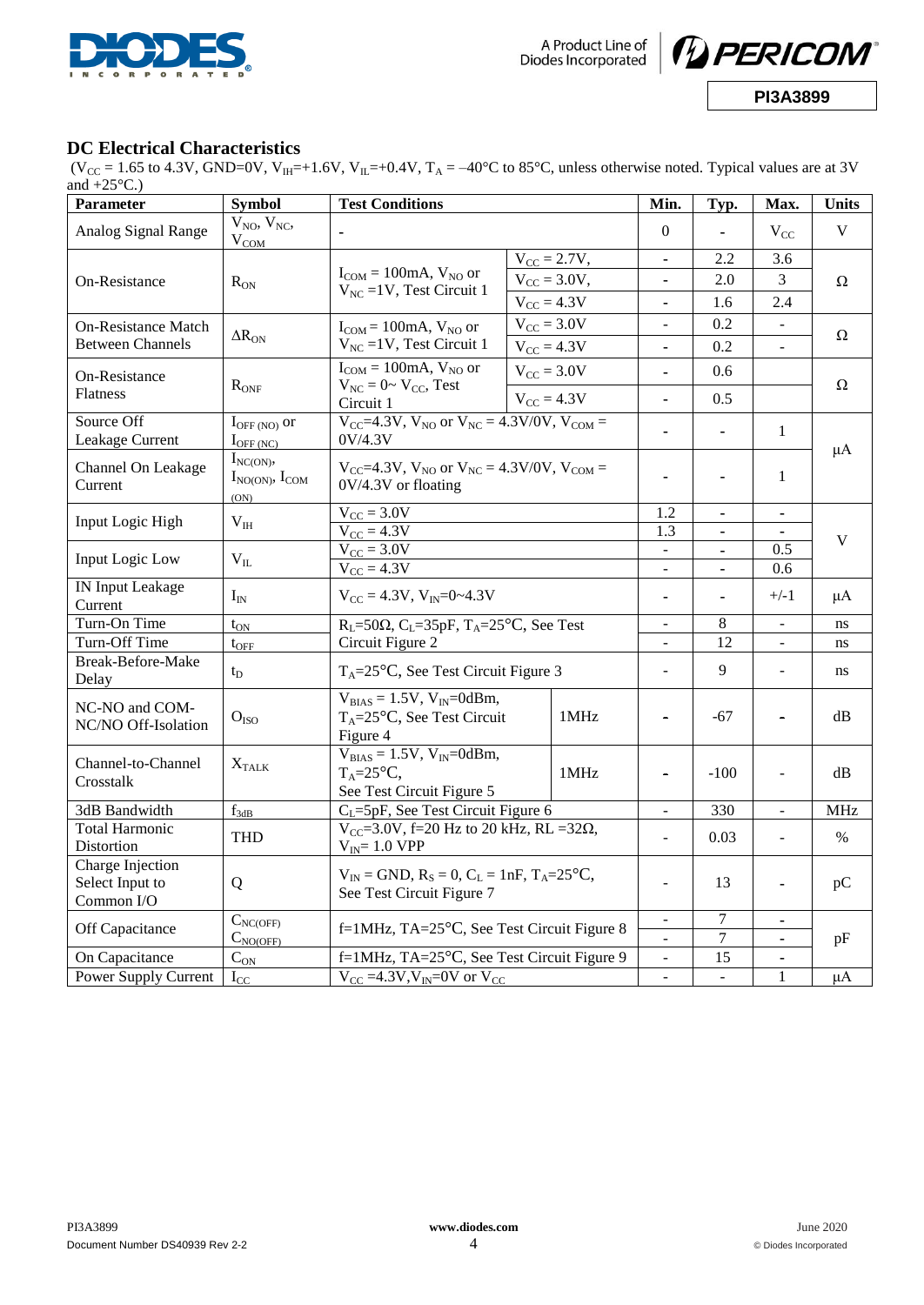



# **Test Circuits and Timing Diagrams**



**Figure 1. On Resistance**

**Notes:** Unused input (NC or NO) must be grounded.



**Figure 2. Switching Times**



**Figure 3. Break Before Make Interval Timing**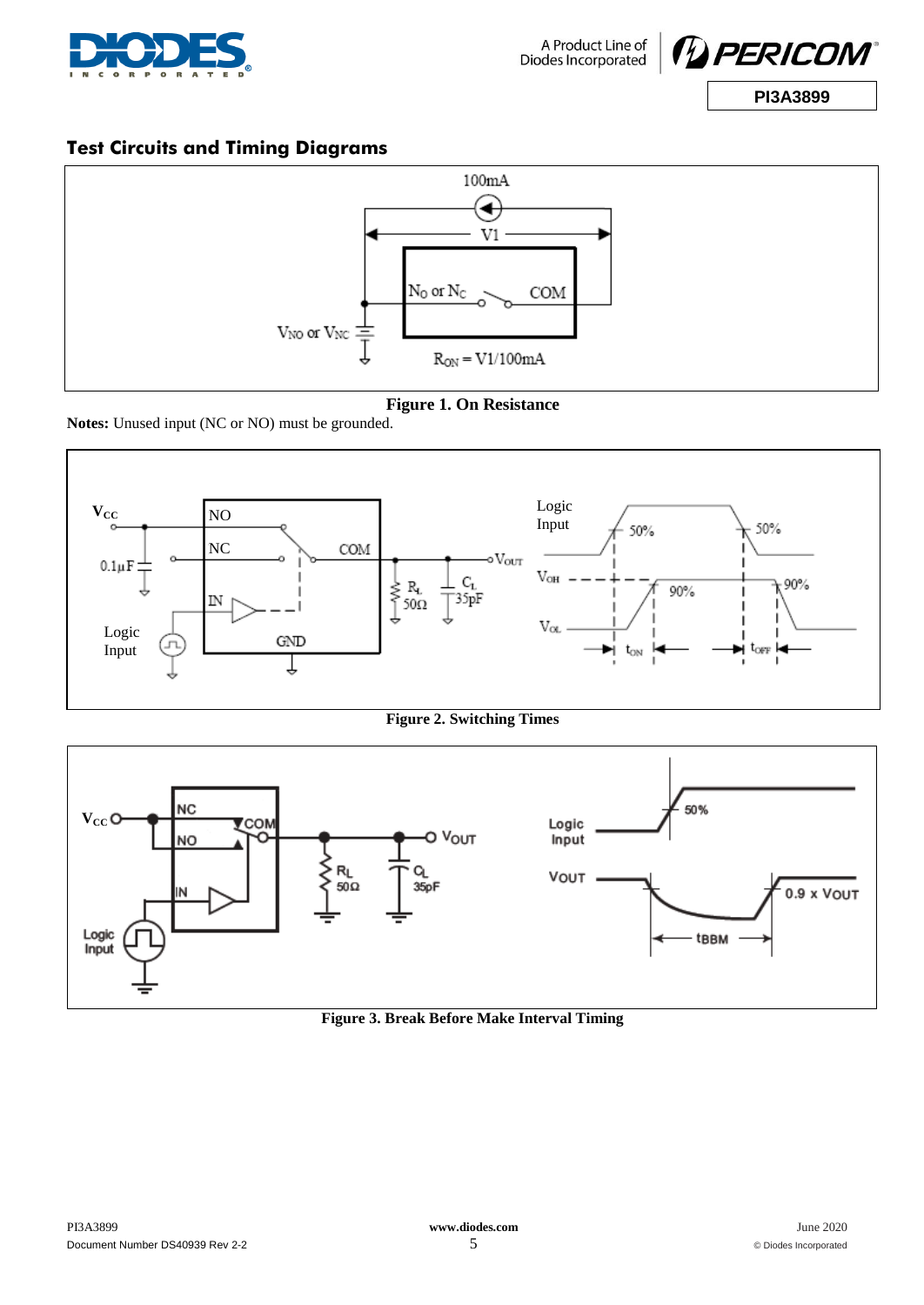













**Figure 6. Bandwidth**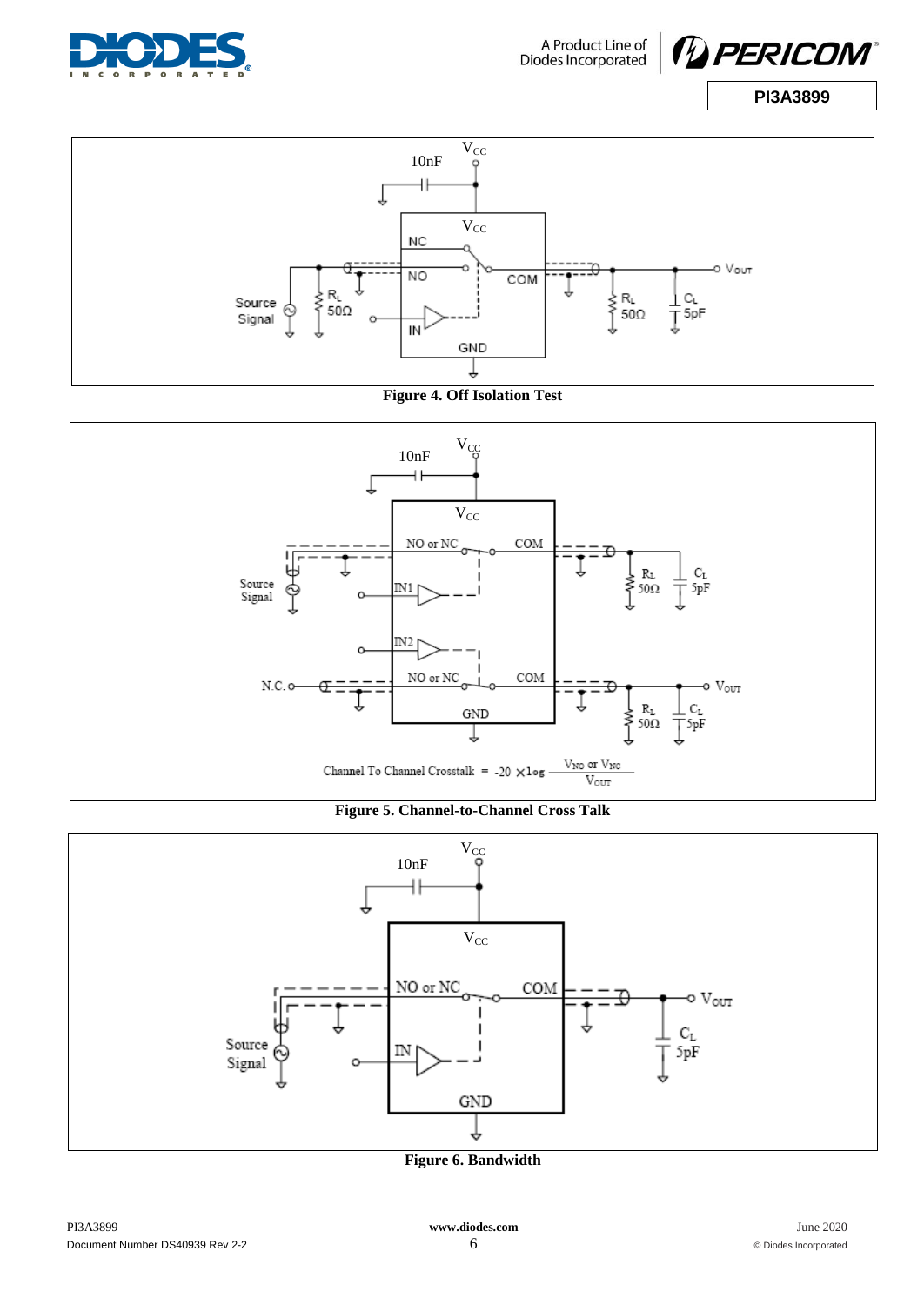

A Product Line of<br>Diodes Incorporated





**Figure 7. Charge Injection (Q)**



**Figure 8. Channel Off Capacitance Figure 9. Channel On Capacitance**

# **Part Marking**



YW: Year and Workweek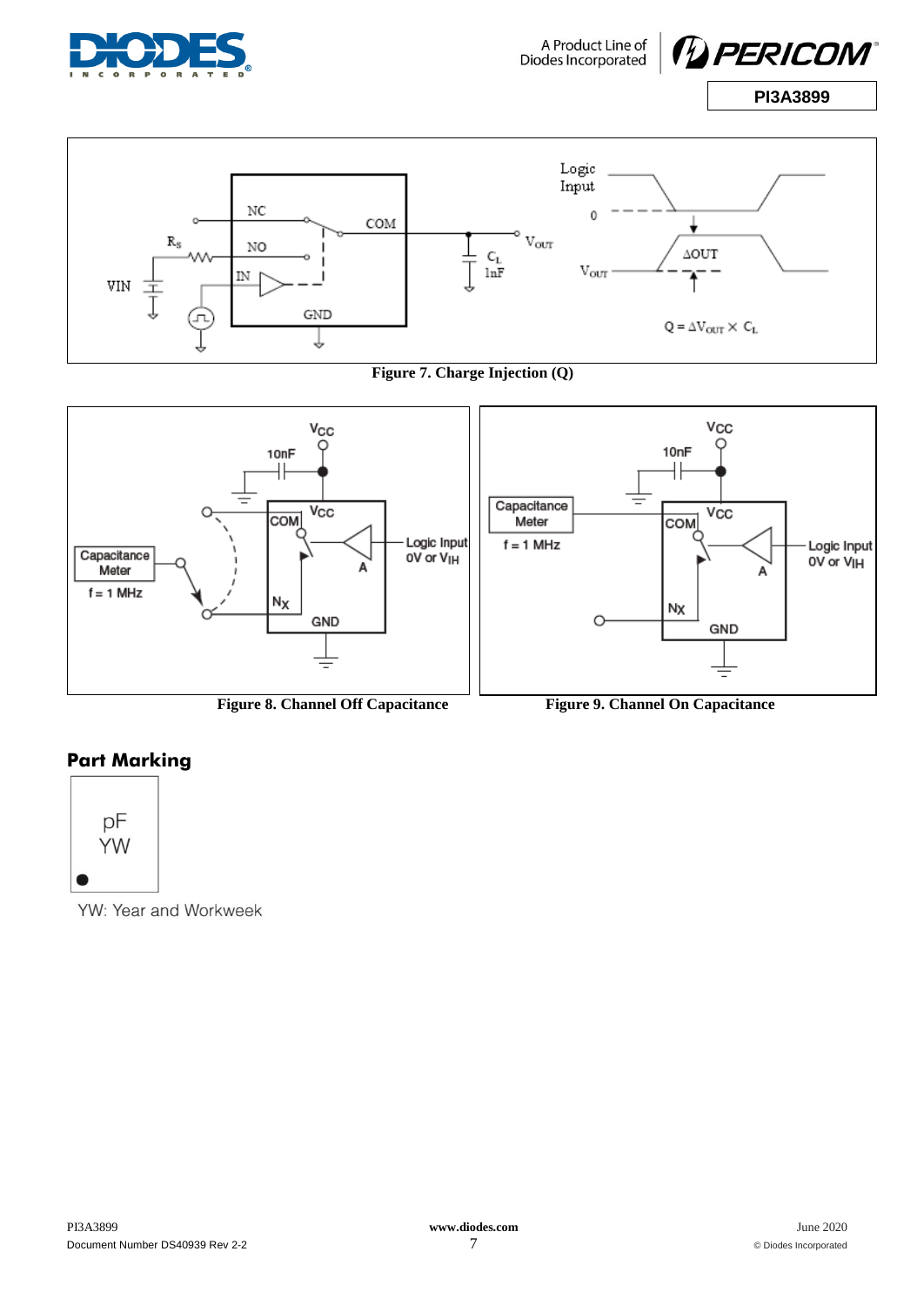



### **Package Mechanical**

**UQFN-16 (ZTA)**



#### For latest package info.

please check: http://www.diodes.com/design/support/packaging/pericom-packaging/packaging-mechanicals-and-thermal-characteristics/

## **Ordering Information**

| <b>Part Number</b> | <b>Package Code</b> | <b>Package Description</b> |
|--------------------|---------------------|----------------------------|
| PI3A3899ZTAEX      | ZTA                 | 16-Pin, 1.8x2.6 (UQFN)     |

**Notes:**

1. No purposely added lead. Fully EU Directive 2002/95/EC (RoHS), 2011/65/EU (RoHS 2) & 2015/863/EU (RoHS 3) compliant.

2. See<https://www.diodes.com/quality/lead-free/> for more information about Diodes Incorporated's definitions of Halogen- and Antimony-free, "Green" and Lead-free.

3. Halogen- and Antimony-free "Green" products are defined as those which contain <900ppm bromine, <900ppm chlorine (<1500ppm total Br + Cl) and <1000ppm antimony compounds.

4.  $E = Pb$ -free and Green

 $5.$  X suffix = Tape/Reel